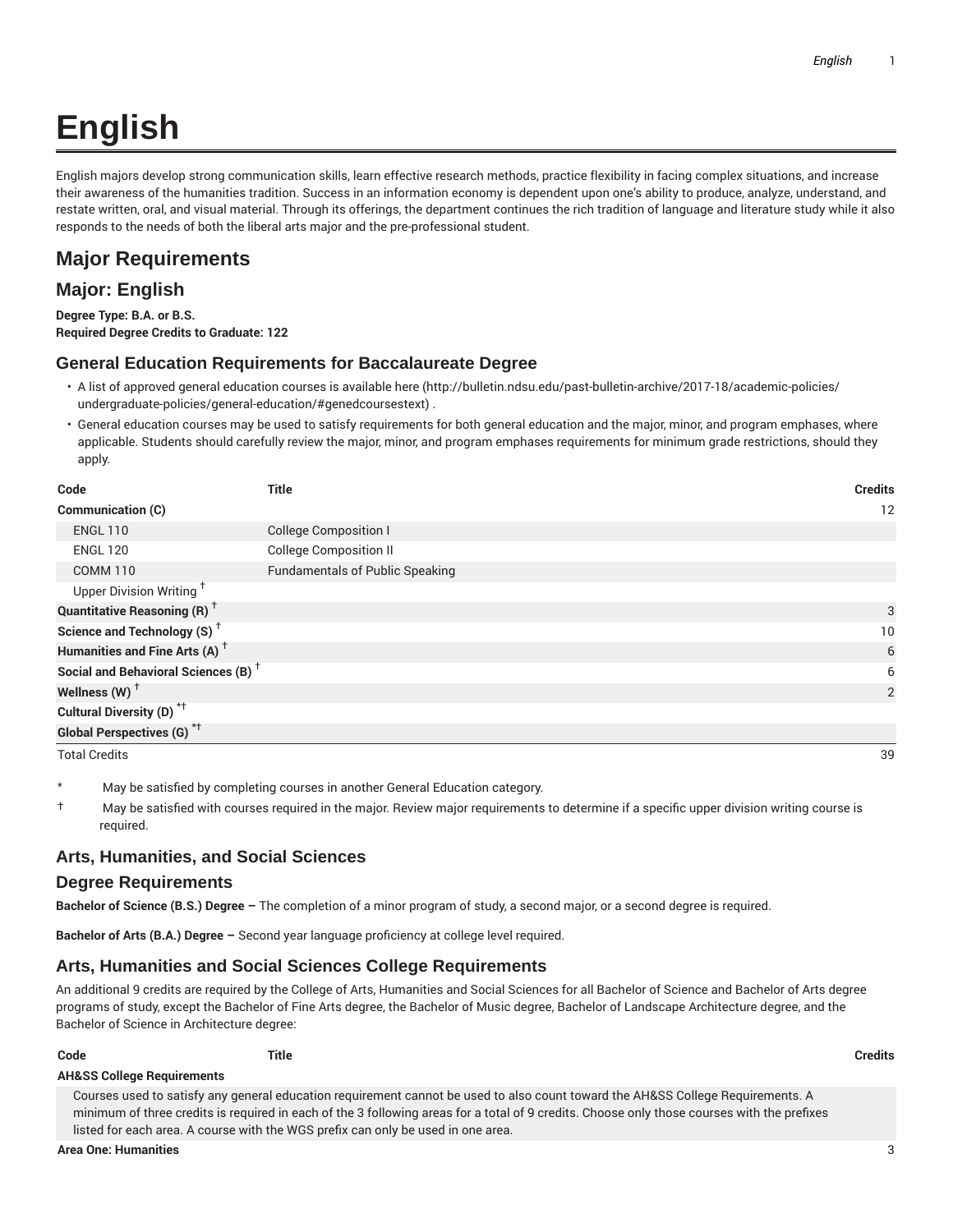| <b>Total Credits</b>                                       |  |
|------------------------------------------------------------|--|
| ARCH, ART, ENVD, LA, MUSC, or THEA                         |  |
| Area Three: Fine Arts                                      |  |
| ANTH, CJ, COMM, EMGT, POLS, SOC, or WGS                    |  |
| Area Two: Social Sciences                                  |  |
| ARB, ENGL, FREN, GERM, HIST, HUM, PHIL, RELS, SPAN, or WGS |  |

#### **Major requirements**

Students must earn a grade of 'C' or better in all courses used to fulfill requirements for the English major. These courses may only be repeated once.

| Code                                                           | <b>Title</b>                                                                             | <b>Credits</b> |  |
|----------------------------------------------------------------|------------------------------------------------------------------------------------------|----------------|--|
| <b>Major Requirements</b>                                      |                                                                                          |                |  |
| <b>ENGL 167</b>                                                | Introduction to English Studies                                                          | 3              |  |
| <b>ENGL 272</b>                                                | Literary Analysis                                                                        | 3              |  |
| <b>ENGL 275</b>                                                | Introduction to Writing Studies                                                          | 3              |  |
| <b>ENGL 358</b>                                                | Writing in the Humanities and Social Sciences (May satisfy general education category C) | 3              |  |
| <b>ENGL 467</b>                                                | English Studies Capstone Experience                                                      | 3              |  |
| Lower Division Elective Courses - Select one of the following: |                                                                                          | 3              |  |
| <b>ENGL 209</b>                                                | Introduction to Linguistics                                                              |                |  |
| <b>ENGL 220</b>                                                | Introduction to Literature                                                               |                |  |
| <b>ENGL 222</b>                                                | Introduction to Poetry                                                                   |                |  |
| <b>ENGL 229</b>                                                | Introduction to Creative Writing                                                         |                |  |
| Literature Survey Courses - Select one of the following:       |                                                                                          | 3              |  |
| <b>ENGL 240</b>                                                | <b>World Literature Masterpieces</b>                                                     |                |  |
| <b>ENGL 315</b>                                                | <b>British Literature I</b>                                                              |                |  |
| <b>ENGL 317</b>                                                | American Literature I                                                                    |                |  |
| Select one of the following:                                   |                                                                                          | 3              |  |
| <b>ENGL 316</b>                                                | <b>British Literature II</b>                                                             |                |  |
| <b>ENGL 318</b>                                                | American Literature II                                                                   |                |  |
| Cultural Diversity Courses - Select two of the following:      |                                                                                          | 6              |  |
| <b>ENGL 231</b>                                                | The Bible as Literature                                                                  |                |  |
| <b>ENGL 330</b>                                                | <b>British and American Women Writers</b>                                                |                |  |
| <b>ENGL 331</b>                                                | Contemporary Women Writers                                                               |                |  |
| <b>ENGL 335</b>                                                | <b>Multicultural Writers</b>                                                             |                |  |
| <b>ENGL 336</b>                                                | Literature and The Environment                                                           |                |  |
| <b>ENGL 340</b>                                                | 19th Century American Fiction                                                            |                |  |
| <b>ENGL 341</b>                                                | 20th Century American Fiction                                                            |                |  |
| <b>ENGL 345</b>                                                | Themes in American Culture                                                               |                |  |
| <b>ENGL 379</b>                                                | <b>Study Tour Abroad</b>                                                                 |                |  |
| <b>ENGL 385</b>                                                | <b>British Fiction</b>                                                                   |                |  |
| <b>ENGL 435</b>                                                | Young Adult Literature in a Multicultural World                                          |                |  |
| <b>ENGL 453</b>                                                | Social and Regional Varieties of English                                                 |                |  |
| <b>ENGL 454</b>                                                | Language Bias                                                                            |                |  |
| <b>ENGL 455</b>                                                | International Technical Writing                                                          |                |  |
| <b>ENGL 456</b>                                                | Literacy, Culture and Identity                                                           |                |  |
| <b>ENGL 474</b>                                                | Native American Literature                                                               |                |  |
| Upper Division Elective Courses: 300-400 level courses         |                                                                                          |                |  |
| <b>ENGL</b>                                                    | 300-400 Level Courses                                                                    | 6              |  |
| <b>ENGL</b>                                                    | 400 Level Courses                                                                        | 9              |  |

Total Credits 45

• A grade of 'C' or better is required in all English specialty and Professional Education Requirement courses.